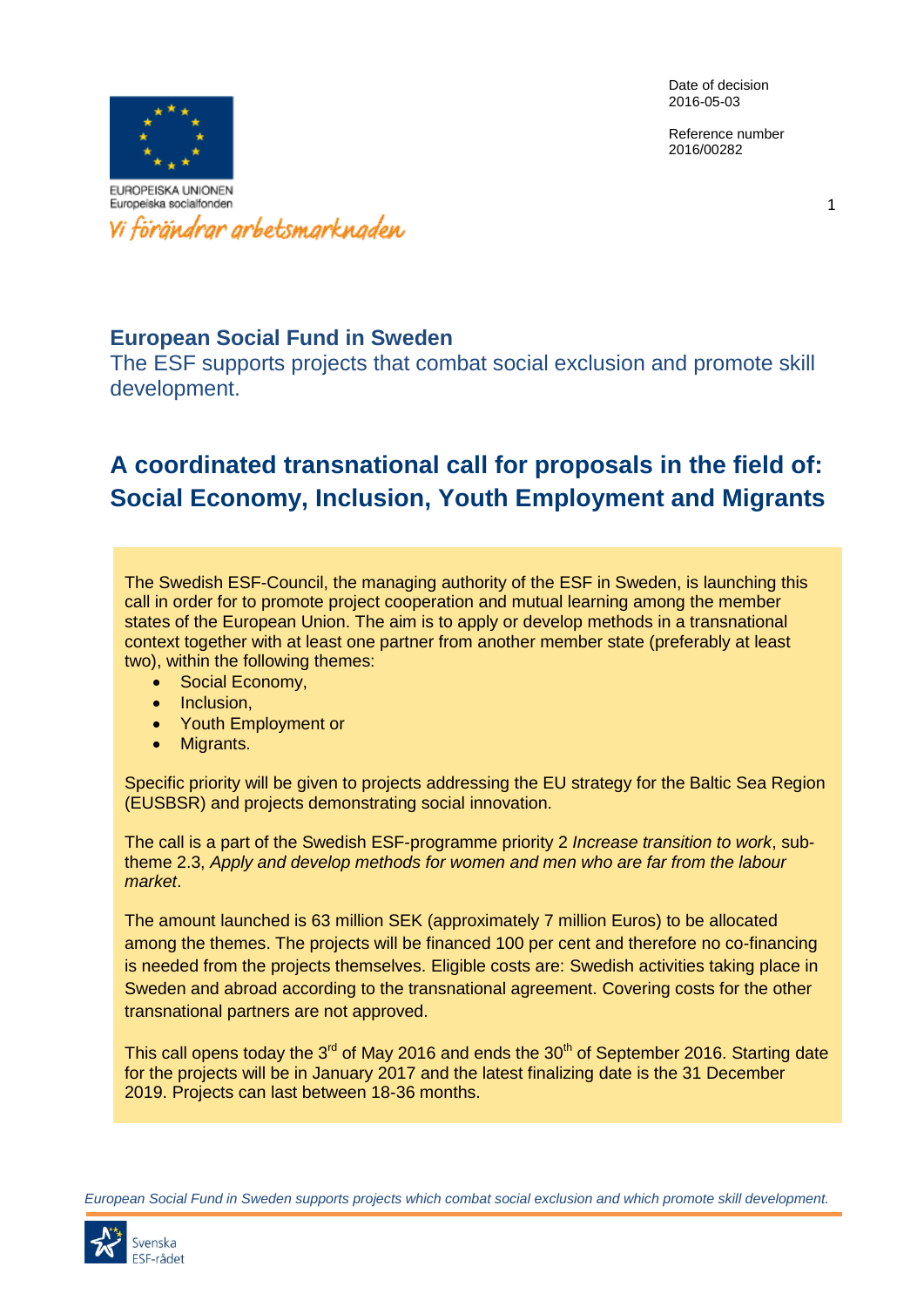Reference number 2016/00282



#### **Background**

Transnational cooperation is an "easy" way for projects to develop innovation strategies. Good practices from other member states can have a powerful impact in stimulating reflection from other organizations. Social innovations are not only good for society but also increase the individual's ability to act since they are based on participation and empowerment.

In the previous programming period there was a lack of coordination among the member states regarding the calls which hindered projects transnational cooperation. In response to that the Common Framework was established in order to have coordinated calls on specific themes. This also meant that funding has been set aside in several member states for their projects participation. Not all member states have opted for participating or are just participating in some themes, but you can still cooperate with partners from all EU-countries as long as they have funding (ESF or other) for their participation.

A database is set up in order to help finding partners. It can be found on this address: <http://ec.europa.eu/esf/transnationality> (It will be activated in May.) Regardless if you already have a partner you will have to register as part of the application process, since it will be used by the member states to monitoring the matchmaking. The partnership has to be established and a transnational partnership agreement has to be drawn up before applying.

Sweden has chosen the following themes: Social Economy, Youth Employment, Inclusion and Migrants. For a description of what type of projects we expect see below. Our aim is to have projects within all themes and an indicative budget has been assigned each theme. **Only one theme per application is allowed.**

### **Expected results and effects of the projects**

The funding for this call is from the subtheme 2.3 and from that follows that all projects should apply or develop methods for women and men who are far from the labour market regardless of subtheme. For all projects we expect a suitable transnational partnership should be established in order to achieve this objective.

For specific expected results and effects see each subtheme described below.

### **Social Economy**

The indicative amount allocated to this theme is: 12 million SEK

The Swedish organisations and enterprises of social economy and civil society have much in common with the European counterparts. We encourage projects and organisations to

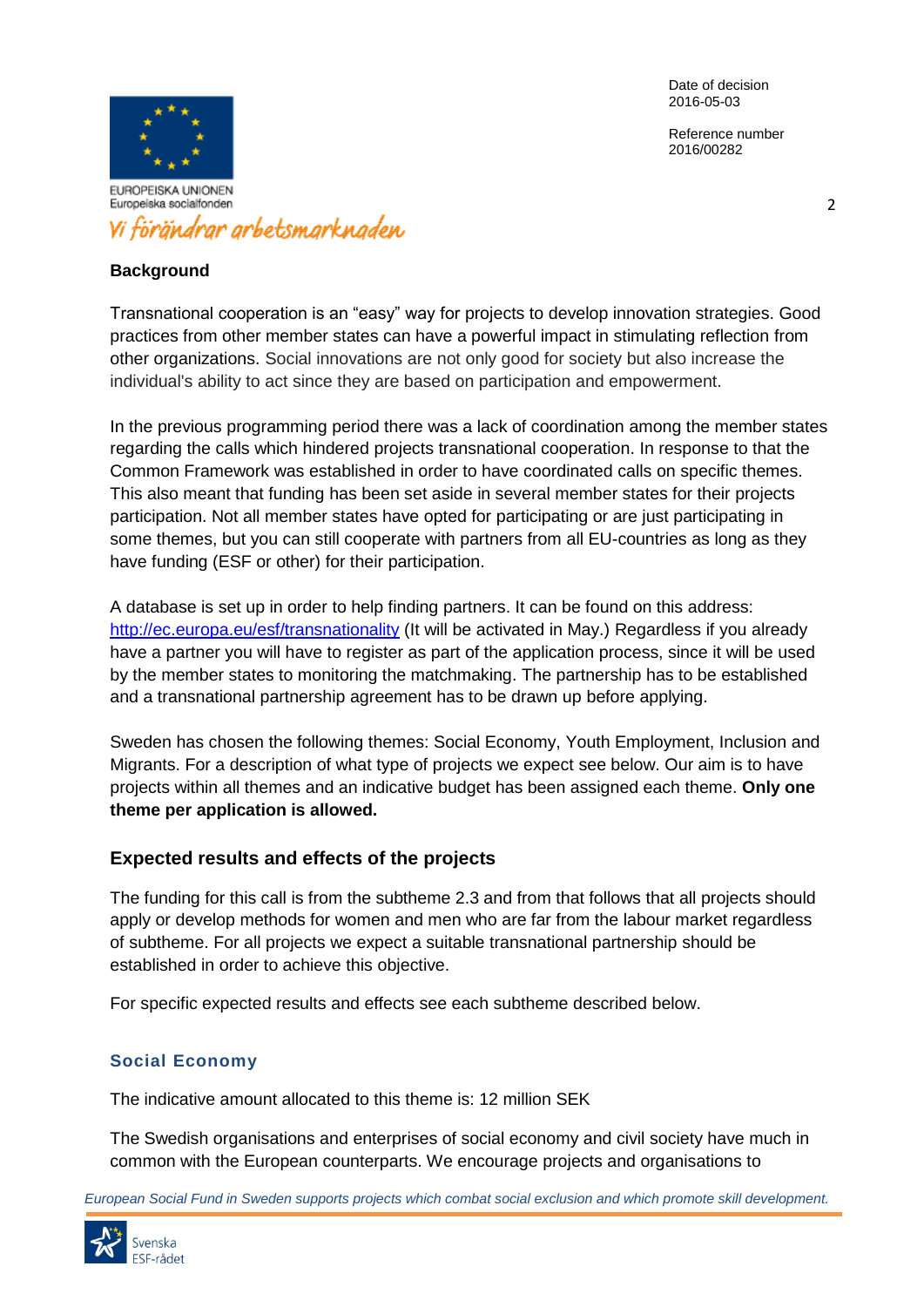Reference number 2016/00282



# Vi förändrar arbetsmarknaden

establish transnational partnerships in order to together tackle the challenges within the field.

The organisations of social economy and civil society need to build major alliances in order to coordinate the resources. The transnational partnership is therefore an important factor in finding alternative ways to existing national arrangements or solutions.

The contribution from civil society organisations/social economy is very wide and comprise interventions that contribute to four important aspects; mobilising, supporting, educating and job creation. The entrepreneurship and enterprising of the sector encompasses different businesses, products and services even though not all are work-integrated social enterprises, the social aspect is highly vivid and integrated.

The objective of this theme is:

New or improved sustainable solutions for the social economy and civil society in order to contribute to the EU 2020 strategy and to deliver high levels of employment productivity and social cohesion.

During the programming period of 2007-2013 Sweden was part of the transnational network on social economy. Two major result reports and several peer review PMs have been produced and are available at [http://www.socialeconomy.pl](http://www.socialeconomy.pl/) The projects should take into account the achievements so far and build on results achieved.

In the Swedish ESF-Programme and the National ESF Action Plan one of the priorities is the role of social economy and civil society in the labour market both as an employability policy advocate and as an important employer. Some themes which could be of interest to develop together with transnational partners are; Ecological sustainability - green entrepreneurship, consolidation and growth of work - integrated social enterprisers through the use of social franchising, sustainable models for measuring social added value of the sector or social impact, cooperation between the social economy and public care in health issues etc.

We foresee that the projects are an alliance of several organisations in the civil society and social economy. The projects should engage the organisations themselves, the employed and members as well as unemployed and people from disadvantage groups (the final beneficiaries). The expected results need to include sharing and exchanging knowledge of methods, products and/or solutions to increase employability and participation in the labour market of disadvantaged groups.

The expected results of the projects:

Establishing well-functioning transnational partnerships, that brings the individual

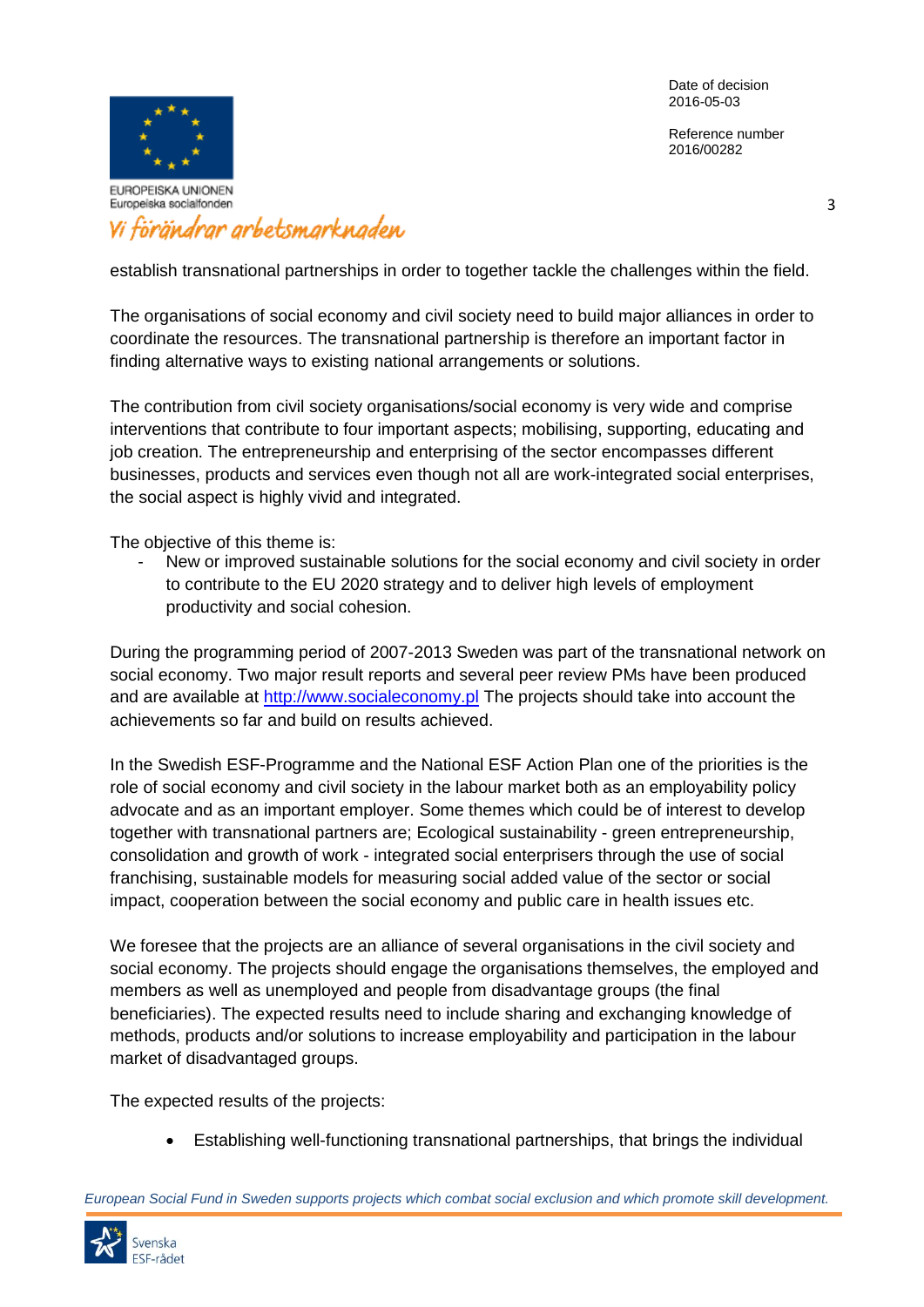Reference number 2016/00282



4

closer to the labour market or self-support/empowerment.

New solutions or products that will be implemented.

### **Youth Employment**

This subject is divided in two parts, projects targeting NEETs in general and one part where the aim is to implement the method mobility that was developed within the previous programme period.

### **NEETs**

The indicative amount allocated to NEETs: 17 million SEK

The term NEET is used to describe young people who are not engaged in any form of employment, education or training. In 2011, some 14 million young people under the age of 30 years were not in employment, education or training across the EU as a whole. The EU average of youth (age 14-24) NEETs is 13.0 percent varying between 5.0 percent in (Luxembourg) to 22.2 percent (Italy)<sup>1</sup> Even though male NEET rates increased sharply between 2007 and 2013, young women's rates (15–29) remain higher in the majority of EU28 countries, reaching 17.7% in the EU28 average for 2013, compared to 14.1% for young men. Female NEET rates are particularly high (above 20%) in eastern European (BG, HR, RO, SK and HU especially) and southern European (EL, IT and ES) countries. Only in some countries (ES, HR, CY) are NEET rates for males slightly higher than for females due to the increase in unemployment among young men. NEET rates and gender gaps are higher among young nonnationals (i.e. citizens of another country) than among young nationals.<sup>2</sup>

Those with low levels of education are three times more likely to be NEET than those with third-level education. The risk is 70 percent higher for young people from an immigration background than nationals while having a disability or health issue is also a strong risk factor. There are high economic costs involved but that is not the only cost. NEETs are at higher risk of being socially and politically alienated. There are also large gender differences in the reasons for not seeking employment. Family responsibilities are a key issue for young women, while the proportion of young inactive discouraged NEETs (i.e. those who consider it not worthwhile to seek employment because of the lack of opportunities) was almost twice as high among young men as among young women.

<sup>2</sup> http://www.gendercop.com/wp-content/uploads/2015/01/youth-and-gender-in-the-esf\_chantal-samek.pdf

*European Social Fund in Sweden supports projects which combat social exclusion and which promote skill development.*



l

 $^{1}$  Eurostat Labour Force Statistics, (yth\_empl\_150).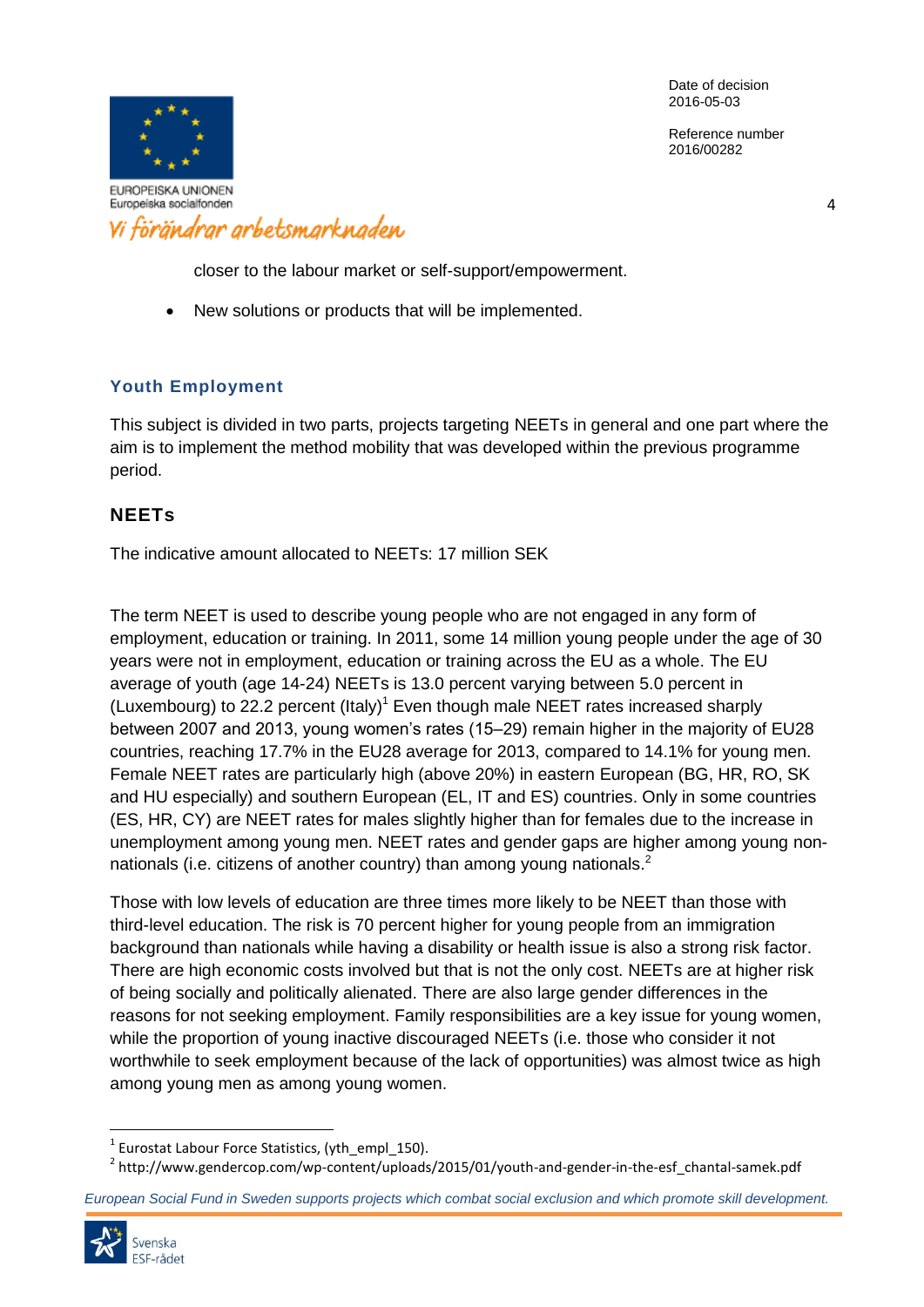Reference number 2016/00282



# Vi förändrar arbetsmarknaden

The EU Member States have tried a number of measures to prevent young people from becoming NEETs and to reintegrate those who are NEETs. The involvement of a range of stakeholders in the design and delivery of youth employment measures is essential. Successful policies need to be innovative. They introduce new ways of reaching out to their target groups, with outreach activities forming an important part of efforts to engage disfranchised young people, while incentives and marketing campaigns can be useful in the context of more universal youth employment services. The NEETs population is heterogenic and it needs to be addressed when designing projects and policies.

Expected results of the projects are:

- To develop, adjust or transfer methods between partners in order to promote mutual learning on the topic prevention of NEETs or reintegration. The target group should be women and men ages 18-30 that are far from labour market.
- To develop or adjust methods of outreach work in order to reach the NEETs target group.

## **Mobility**

The indicative amount allocated to mobility: 12 million SEK

Projects within the current call should build on a common EU standard developed in the previous TLN Mobility (see<http://www.tln-mobility.eu/EN/Home/home.html> for more information). The project should therefore consist of a preparatory phase, a foreign work placement and then a follow-up phase. The participants in the projects should be youth in isolation. The aim is to create favorable conditions for the participants to break with a negative social context through work experience in another EU country. After the internship the projects cooperate with the employment service in order to build on the new experience of the participant. By drawing from that momentum of the internship it helps the participant to gain access to the labour market, or entering into studies. The target group: Women and men ages 18-30 that are unemployed or that are far from the labour market.

Expected results of the projects are:

That women and men aged 18-30 years strengthen their self-esteem after the internship abroad.

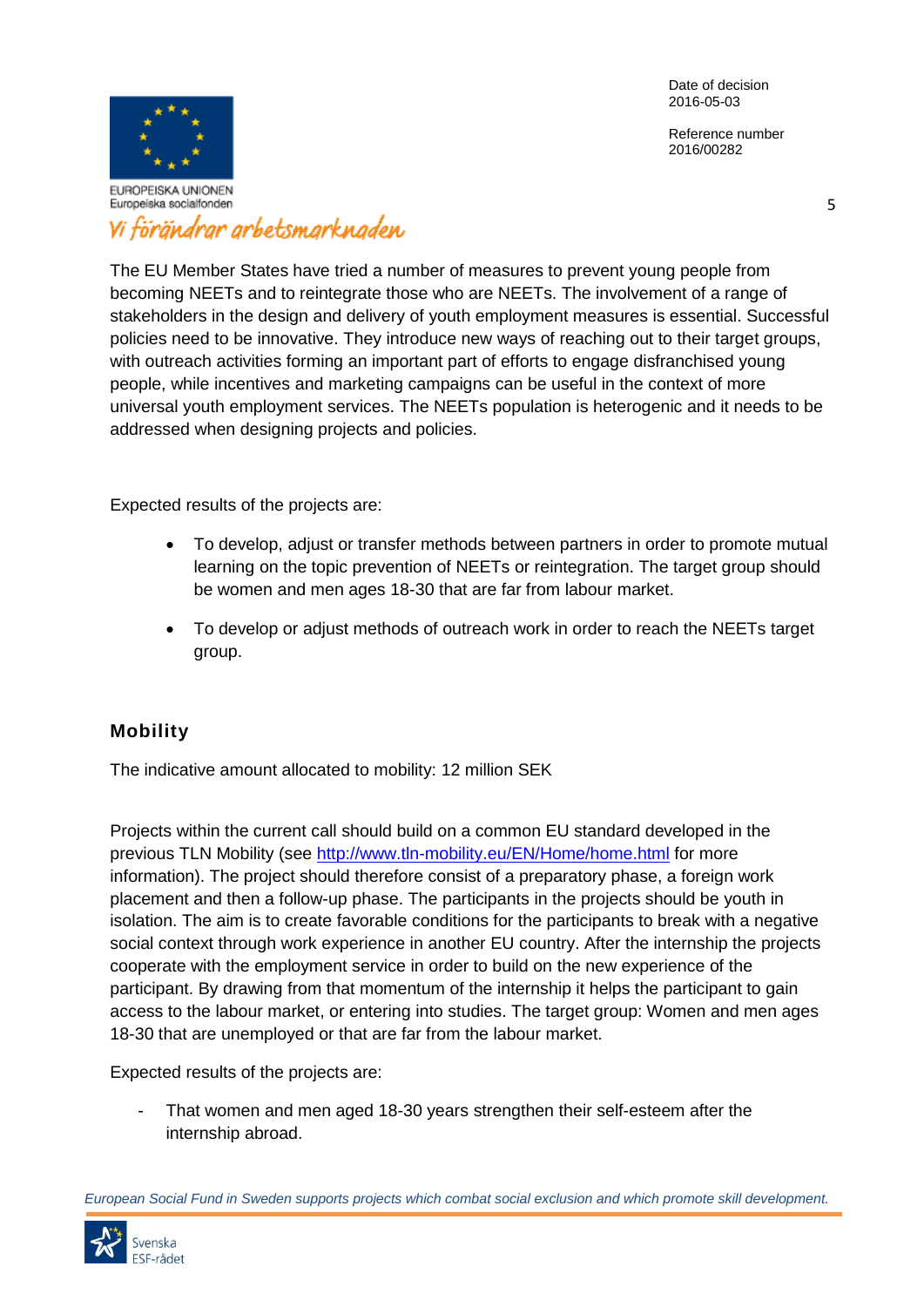Reference number 2016/00282



6

The projects should help women and men ages 18-30 that are far from labour market to enter work or studies.

### **Inclusion**

The indicative amount allocated to this theme is: 12 million SEK

The Europe 2020 strategy for smart, sustainable and inclusive growth sets targets to lift at least 20 million people out of poverty and social exclusion and to increase employment of the population aged 20-64 to 75 percent. The ESF focuses on employment as a means to eliminate discrimination, exclusion and poverty. Poverty depends on the organization of and interlinks between all sectors of society: the labour market, the family, social security systems, political life, the functioning of democratic institutions, etc. The structural dimension of poverty is closely related to its gender dimension, which goes beyond the statement that women are a potentially vulnerable group of citizens<sup>3</sup>.

Social exclusion arises when, for a variety of reasons, an individual, or a group, faces difficulties or discrimination in some aspects of their everyday lives. For example, a disabled man or woman who cannot get a job because employers doubt their abilities and they are 'excluded' from labour market. Ex-offenders, recovering drug abusers, ethnic minorities such as Roma, people with poor language skills – these are all examples of disadvantaged and vulnerable groups who are at risk of social exclusion and the poverty that can accompany it.

Expected results of the projects are:

- To develop or adapt methods to prevent discrimination, promote equal opportunities and equality between women and men and to get disadvantaged people, such as Roma, closer to the labour market. Particular attention should be devoted to those facing multiple discrimination.

### **Migration**

The indicative amount allocated to this theme is: 10 million SEK

A total of 229 000 persons were granted refugee status in the EU-28 in 2015, 56 000 subsidiary protection status, and 22 000 authorization to stay for humanitarian reasons. 83

*European Social Fund in Sweden supports projects which combat social exclusion and which promote skill development.*



l

<sup>&</sup>lt;sup>3</sup> Please see: <u>http://www.gendercop.com/wp-content/uploads/2015/02/poverty-and-gender-in-the-</u> esf stratigaki.pdf for more information.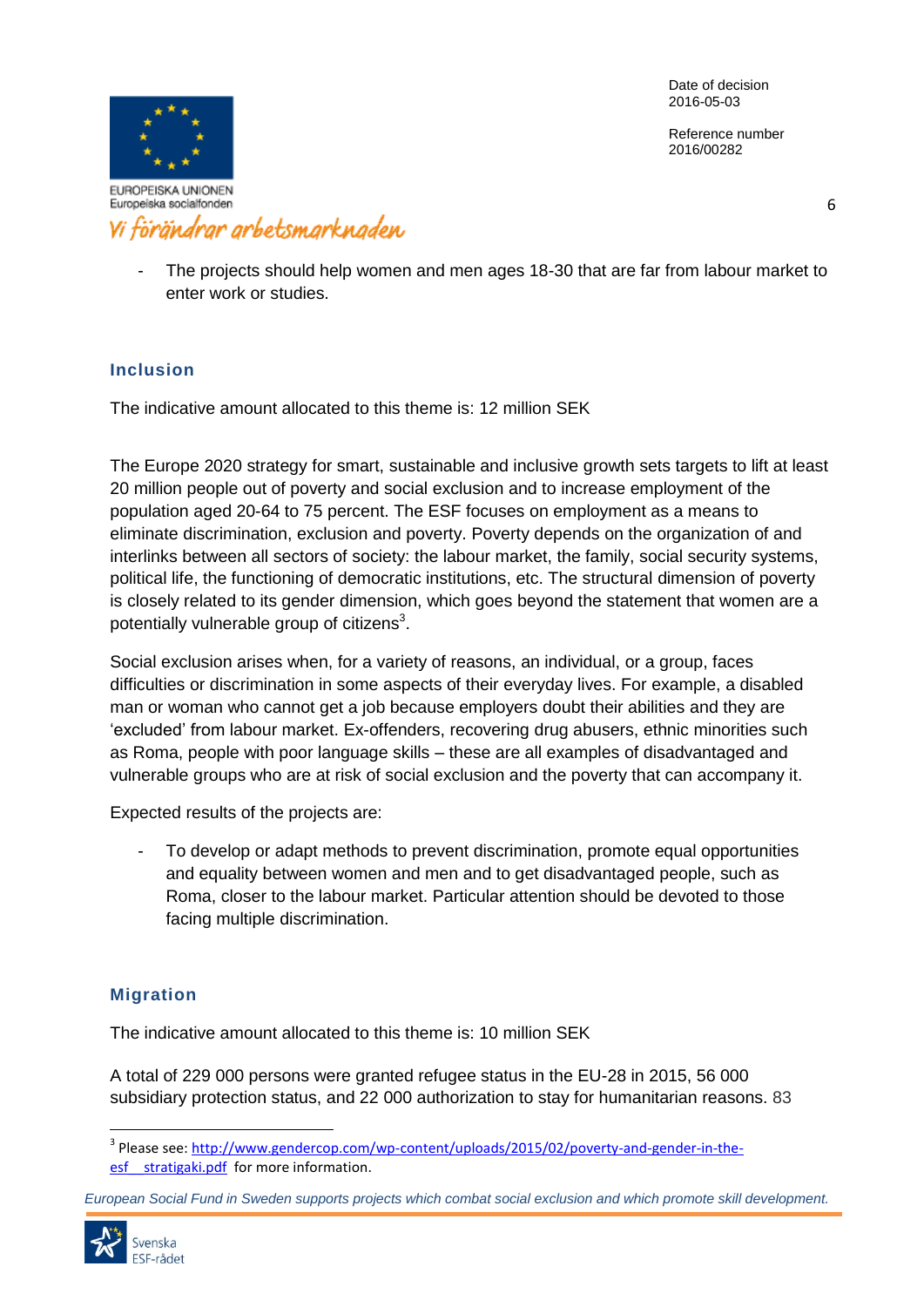Reference number 2016/00282



## Vi förändrar arbetsmarknaden

percent of the asylum seekers in the EU-28 in 2015 were less than 35 years old those in the age range 18–34 years accounted for slightly more than half (53 %) of the total number, while 29 percent applicants were minors aged less than 18 years old.

The distribution of asylum applicants by gender shows that more men than women were seeking asylum. Among the younger age groups, males accounted for 55 percent of the total number of applicants in 2015. In the age gaps 14–17 or 18–34 years old, around 80 percent of the applicants were male, with this share dropping back to two thirds for the age group  $35-64.4$ 

The economic crisis has worsened discrimination against minorities and migrants and increased the employment gap between ethnic minorities and the majority population. Even if Sweden is highly ranked when it comes to immigrants formal possibilities there are vast differences in unemployment between immigrants and individuals from Swedish origin, specifically women. On average, it takes 7 to 10 years for half of the immigrants to establish themselves on the labour market: for men approximately 2-7 years, and for women 9-11. With the current situation with 160 000 people applying for residence permits it's important to address this.

Also age, education level and origin of the country's level of development and where in Sweden you live are factors determining the time it takes for someone to enter the labour market. Studies also show that the reason for immigration is an important explanatory factor. One explanation for the establishment of the new arrivals take longer in Sweden than in comparable countries is that Sweden receives a significantly larger proportion of refugees.

There are high demands on language proficiency in the Swedish labour market as well as on the level of education and few jobs are available that does not require this. The current measures involve language training, civic education and labour market measures – which has shown a low rate of success. The measures are criticized for not involving close relations with the actual labour market which means that the target group rarely has contact with employers because they are engaged in the modules mentioned above full time.

The labour market demand is focused on welfare services, where many professions are authorized. This increases the need for knowledge- and profession validation measures, supplementary education and sufficient language proficiency. Studies have shown that early integrated combinations consisting of proper validation, language training-professional Swedish and above all – consistent contact with employers have very positive effects on employment of newly arrived.

*European Social Fund in Sweden supports projects which combat social exclusion and which promote skill development.*



 $\overline{\phantom{a}}$ 

<sup>4</sup> Information från Eurostat http://ec.europa.eu/eurostat/statistics-explained/index.php/Asylum\_statistics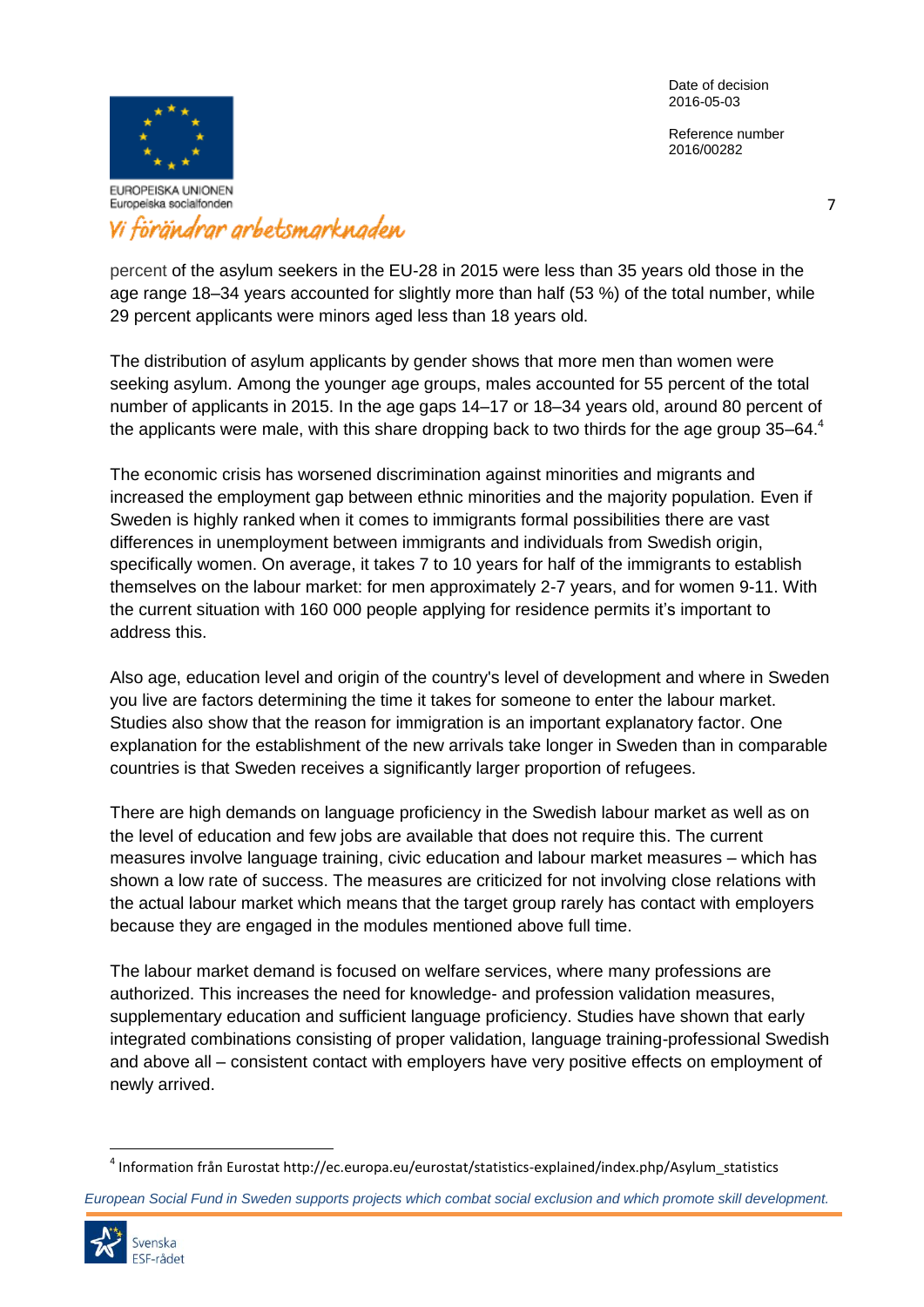Reference number 2016/00282



# Vi förändrar arbetsmarknaden

In order to be the target group for this measure you need to have a residence permit in Sweden.

Expected results of the projects are:

- To develop or adjust innovative methods to facilitate establishment in the labour market for newly arrived women and men, based on individual approaches.
- To further develop and adjust methods of work based training in order for the migrants to get faster access to the labour market.
- To develop or adjust innovative methods in order to integrating newly arrived with entrepreneurial skills.

### **Description of the analysis- and preparation phase, implementation and finalising phase.**

The project period is between 18-36 months. You need to divide the time allocated into an initial analysis and preparation phase as well as taking into account that it will take time to finalize the project. Therefore project is divided into an initial analysis and preparation phase, an implementation phase and a finalisation phase. Individual phases and the project can be extended for a shorter period of time if agreed upon between the Swedish ESF-council and the project. These phases are also reflected in the budget and have its own allocations. There is one budget for initial analysis and preparation and one combined budget for the completion phase and the finalization phase.

Possible activities in the initial phase are meetings, analysis, mapping, establishing the organisation structure of the project on national and transnational level. The phase must be a minimum of three months and a maximum of nine months. The result of the analysis and preparation phase will be presented to the Swedish ESF-council in a report. The report has to problematize the issues the project will work with; defined target group for the project; include a plan for project implementation (including scheduled activities); address the plan for evaluation and for monitoring; include a final risk-assessment analysis and a specified final budget. If the report is not approved the project may be discontinued.

In the implementation phase the project carries out activities according to the project plan in an effort to reach the goals and effects of the project. Monitoring and evaluation is carried out in close collaboration with the Swedish ESF-council and the project evaluator.

The finalization phase can be a maximum of three months. Suggested activities are a

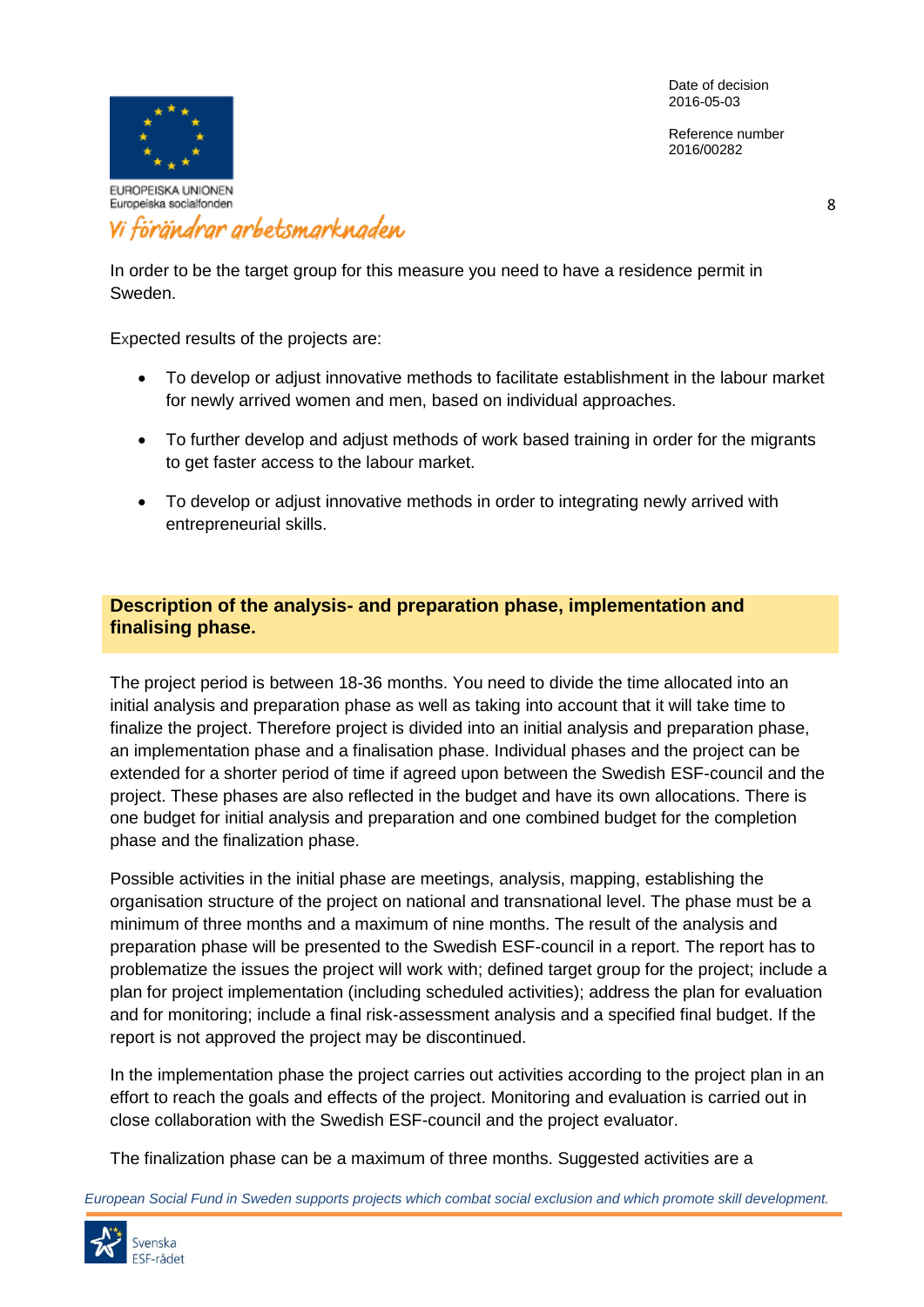Reference number 2016/00282



## Vi förändrar arbetsmarknaden

finalization of the final report, finalization of the evaluators report, activities for dissemination and a final financial report.

The application should contain a description of the underlying problems and needs that the project will tackle. The application should also include a description of a possible solution for these problems and how to project will provide this solution. The activities in the project will be stated in the Transnational Cooperation Agreement so each part has to agree on it. The targets and activities of the projects shall be based on gender statistics in order to provide for gender inclusive strategies. The labour market is highly gender-segregated, with men unevenly distributed between the public, private and civil society sectors, and women and men performing different tasks and a lasting wage gap.

The Swedish part of the project can have cross financing activities related to European Regional and Development Fund.

**Integrated measure for gender equality, accessibility for people with limited abilities and non-discrimination, "horizontal principles"**

The projects must demonstrate how they will contribute to combating discrimination based on sex, racial or ethnic origin, religion or belief, disability, age or sexual orientation by paying particular attention to those facing multiple discrimination. And promote equal opportunities and to the promotion of equality between women and men according to ESF regulations Regulation (EU) No 1304/2013

The principles are to guarantee an inclusive project, where participants regardless of gender, limited abilities or of any other reason, are included in project activities on an equal basis. To ensure that all can grow and be empowered in order to gain access to work, study or entering into a labour market programme in their own terms.

The Social Fund projects should promote gender equality non-discrimination and equal opportunities on the basis of the Operational program's objectives, targets and priorities. This is done by the project having expertise internally or through external support. An analysis of the core thematics from a gender equality and discrimination perspective should be under taken and the results included in the definition of the specific problem that the project addresses. The activities should also take into account gender mainstreaming in line with the analysis, and that the gender perspective should be included in the evaluation of the project.

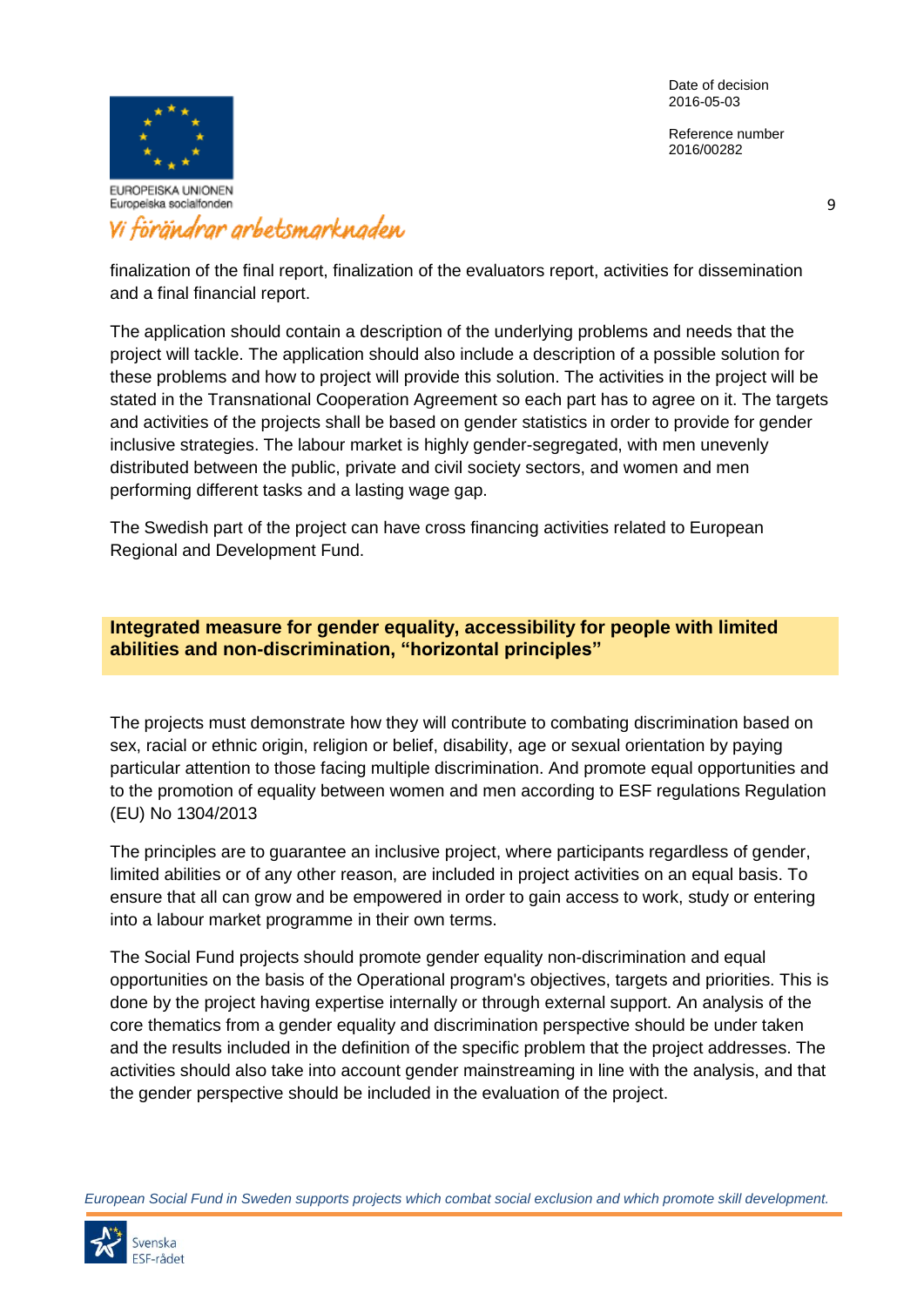Reference number 2016/00282



# Vi förändrar arbetsmarknaden

Please do contact the support structure ESI-support when making your application: [helpdesk@esisupport.se](mailto:helpdesk@esisupport.se) . They have an in-depth knowledge and experience with the horizontal principles. You can find more information on: [http://standard.gendercop.com](http://standard.gendercop.com/)

### **Monitoring and evaluation**

All projects financed by the European Social fund have to be monitored and evaluated.

Monitoring differs from evaluation in that it is based on documentation and regular follow-ups. Baselines, indicators and status reports are important parts of monitoring. The projects are to describe how they will monitor and evaluate the results and actions taken.

Both the national and transnational parts of the project must be evaluated and therefore it is important to include transnational travels for the evaluators.

Project evaluation aims to contribute knowledge to the management of the project and project / steering committee on how the results will be incorporated in organizations' development needs. Regardless of the type of project, however, the evaluation should contribute to the knowledge and benefits on several levels. It is up to both the evaluator and project management to ensure that relevant stakeholders will benefit from the evaluation. The evaluation will study both processes and results and impacts of the project connected to the call.

In the application form there should briefly be described:

- How the evaluation and its results will be used and how it contributes to the implementation of the project and how it strengthens the development of the participating organizations. -How the project will be evaluated concerning gender equality, non-discrimination and equal opportunities.

- Resources earmarked for monitoring and evaluation and feedback of results.

The concrete evaluation plan for a project should be designed in consultation with the Swedish ESF Council. The project evaluation should primarily be called off from the Swedish ESF Council's framework of procurement. The purpose of the framework agreement is to ensure the quality of evaluation and to simplify the procurement process for the projects.

In anticipation of the Swedish ESF Council framework agreements to be finalized the projects themselves may procure evaluators after consultation with the Swedish ESF Council.

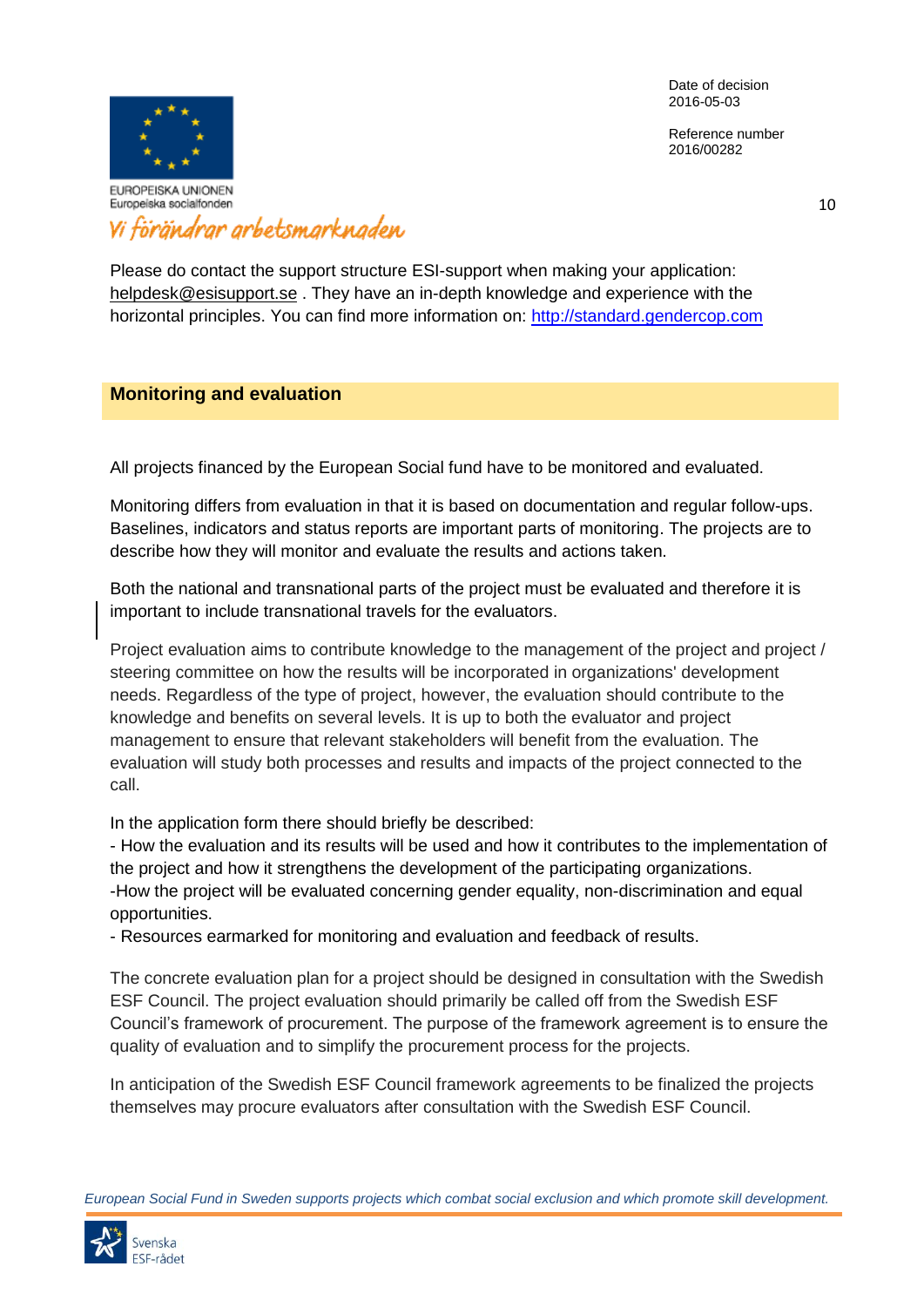Reference number 2016/00282



11

Conditions surrounding the evaluation will be clarified during the assessment process of the application.

See also [www.esf.se](http://www.esf.se/) for tutorials and more information on evaluation.

#### **Selection criteria**

The project must fulfil the Swedish selection criteria, please visit see [www.esf.se.](http://www.esf.se/) At the time of finalising the application a transnational agreement (in English) must be enclosed. The template (please visit [www.esf.se\)](http://www.esf.se/) must be filled and signed by all parties. The Swedish ESF Council prefers to have the application in English to ensure it can be read by all transnational parties.

The Swedish ESF council has a special assignment to take into consideration the European Baltic Sea Strategy and priority will be given to projects cooperation in that geographical area in line with the strategy. We specifically want to see cooperation of this sort within the Youth theme.

Social innovation addresses the risk of organizations to develop its own solutions in ignorance of developments elsewhere, so transnational cooperation is suited for transfer of good ideas across Europe. Transnational cooperation is an "easy" way for organizations to develop innovation strategies. Good practices from other member states can have a powerful impact in stimulating reflection by an organization. Therefore priority will be given to projects demonstrating a degree of social innovation.

#### **Conditions for the implementation of the projects**

#### **Standardised costs**

The Swedish ESF-Council acknowledges the flat rate and standardised costs according to the delegated act (EU) 2015/2195. For more information see: www.esf.se

When Swedish parties are budgeting they have to use these costs. If other parties are to be reimbursed, their costs are to be registered as "Services (externa tjänster)" in the Swedish budget.

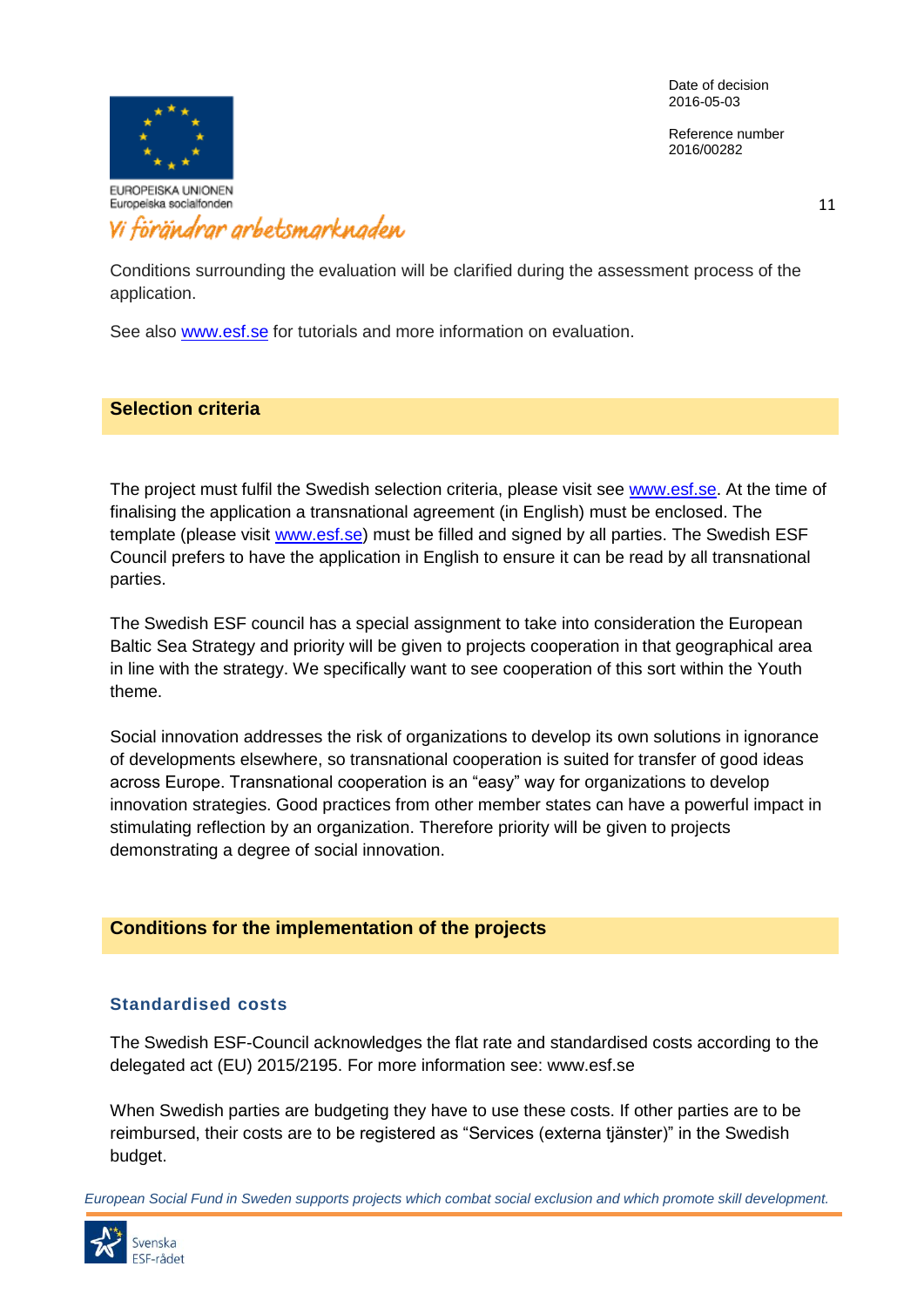Reference number 2016/00282



Vi förändrar arbetsmarknaden

12

Eligible costs are: Swedish activities taking place in Sweden and abroad according to the transnational agreement. **Covering costs for the other transnational partners are not approved.**

### *State aid*

ESF is regulated by the state aid rules, please visit [www.esf.se](http://www.esf.se/) . A list of grants that have been categorised as state aid must be provided including de minimis (minor grants that add up to 1 678 000 Swedish crowns (or 200 000 euros).

## *Cost efficiency and procurement*

If a public actor is administratively responsible for the project, its buying of products and services are regulated by the law of public procurement (Swedish LOU). The law is valid for local, regional, national and transnational activities.

Other organisations, private or NGOs, are to follow the principles of transparency, nondiscrimination, mutual acknowledgement, proportionality and equal standing when procuring products and services on local, regional, national and transnational level. A preliminary plan of procurement and cooperation agreements must be attached to the application. Please visit [http://www.konkurrensverket.se/upphandling/om-upphandlingsreglerna/om](http://www.konkurrensverket.se/upphandling/om-upphandlingsreglerna/om-lagstiftningen/uppphandlingsprinciperna/)[lagstiftningen/uppphandlingsprinciperna/](http://www.konkurrensverket.se/upphandling/om-upphandlingsreglerna/om-lagstiftningen/uppphandlingsprinciperna/) (in Swedish).

### **Webb-based application in "Projektrummet" and the partnership database**

If you are applying for the first time, you need to open an account in "Projektrummet" [\(www.esf.se\)](http://www.esf.se/) and in the partner search database [\(http://ec.europa.eu/esf/transnationality\)](http://ec.europa.eu/esf/transnationality). You can find a template for the Transnational Cooperation Agreement on [www.esf.se](http://www.esf.se/) and you also need to indicate your partners in the partnership database. More information on this will be published as soon as the database has been released. The signed (by all partners) transnational cooperation agreement and other attachment are to send by e-mail to  $est@est.se$ or by post to Svenska ESF-rådet, Box 471 41, 100 74 Stockholm.

For more information please contact:

*Anna-Lena Wettergren-Wessman*

E-post: [anna-lena.wessman@esf.se](mailto:anna-lena.wessman@esf.se)